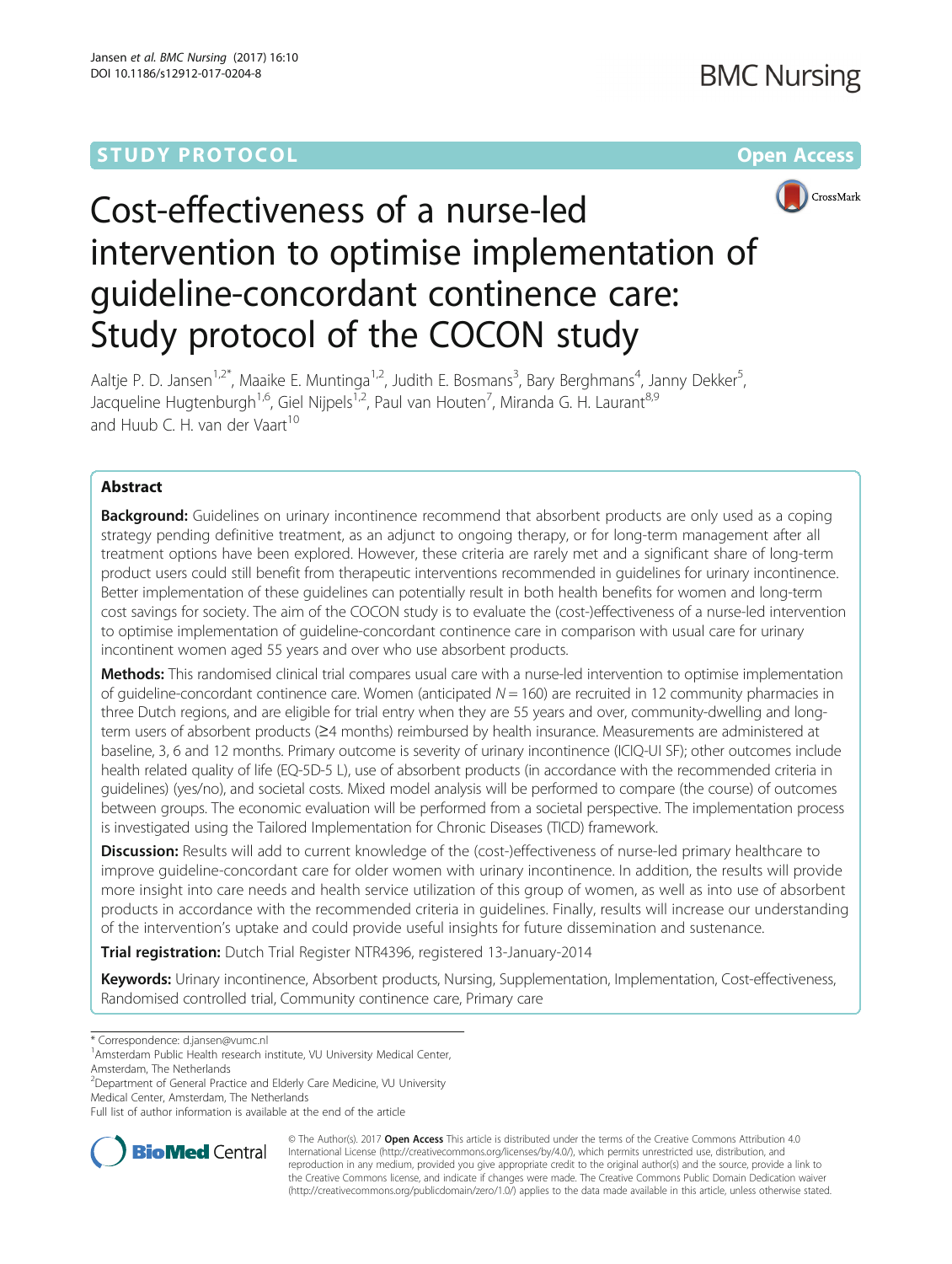## Background

Urinary incontinence (UI) has been defined as the complaint of any involuntary leakage of urine [\[1\]](#page-7-0). In community-dwelling older women, the prevalence of UI is high and increases with age (from 28% in women between 55 and 59 years old to 40% in women over 80), as does severity [[2](#page-7-0), [3](#page-7-0)]. The most prevalent UI types in women aged 55 years and older are stress UI, urgency UI and mixed UI. Stress UI occurs during activities that cause a sudden rise in abdominal pressure, such as coughing or sneezing, while urgency UI manifests as an irresistible desire to void, followed almost immediately by loss of urine. Stress UI and urgency UI are estimated to affect 39 and 15% of older women with UI, respectively. Mixed UI consists of symptoms of both urgency and stress, and may affect up to 43% of older women with UI [\[3](#page-7-0)]. UI negatively impacts quality of life and role functioning (e.g., work productivity) [[4, 5](#page-7-0)]. People who suffer from UI are more likely to experience adverse health outcomes, such as functional decline and depression, and are more likely to avoid social activities [[6, 7\]](#page-7-0).

Evidence based guidelines recommend that treatment is tailored to UI type [\[8](#page-7-0)–[10\]](#page-7-0). Treatment has shown to be effective in terms of positively impacting older women's UI severity, quality of life, and social participation [\[11](#page-7-0)–[21](#page-8-0)]. Depressive feelings due to UI's impact on daily life may improve as well by treatment [\[22](#page-8-0)]. In addition, evidence based guidelines recommend that absorbent products are only used as a coping strategy pending definitive treatment, as an adjunct to ongoing therapy, or for long-term management after all treatment options have been explored [\[8](#page-7-0)–[10\]](#page-7-0). However, in daily practice these criteria for long-term use of absorbent products are rarely met in female users of 55 years and older in The Netherlands [[23](#page-8-0)–[25\]](#page-8-0). General practitioners (GPs) may not always offer guideline-concordant care to these women, due to, for instance, the unfounded belief that this type of care is likely to be ineffective in this age group [\[23](#page-8-0)–[25\]](#page-8-0).

Better implementation of the UI guidelines could result in both health benefits for women and long-term cost savings for society, as absorbent products are a main long-term cost driver in continence care [[26\]](#page-8-0): in 2014, 487.800 Dutch users of absorbent products received reimbursement of these products, with each user spending on average  $\epsilon$  305 a year, resulting in total costs of almost  $\epsilon$  149 million. Better implementation of the guidelines may be facilitated by nurse supplementation in community continence care. Nurse supplementation is defined as adding a nurse to a (primary) care team, who provide services that supplement the care provided by physicians and other relevant health professionals [[27\]](#page-8-0). The aim is to improve quality of care [\[27](#page-8-0)]. Evidence suggests that nurse supplementation can produce better health outcomes for patients under the conditions that treatments delivered by nurses are effective and nurses contribute to the improved delivery of those treatments [[27\]](#page-8-0). Nurse supplementation may also positively impact direct healthcare costs, depending on the context in which the care is provided [\[27\]](#page-8-0).

However, little is known about the effectiveness of nurse supplementation in community continence care. Previous studies that compared nurse supplementation with usual care or no treatment found small to moderate short-term effects, but no long-term effects [[28](#page-8-0)–[31](#page-8-0)]. The evidence on cost-effectiveness is even more limited [[28, 30\]](#page-8-0). A 12-month societal cost-effectiveness analysis suggested that involvement of a nurse specialist was more effective and more expensive than usual care provided by GPs [[28\]](#page-8-0). Furthermore, a decision analytic model suggested that nurse involvement in general practice is likely to reduce incontinence, improve quality of life, and reduce costs [\[32](#page-8-0)]. Also, it is unclear in which setting nurse supplementation to community continence care is most appropriate. Past efforts to improve continence care were primarily directed at general practice [[28](#page-8-0), [29](#page-8-0), [32](#page-8-0)–[35\]](#page-8-0), but did not succeed in improving continence care. In The Netherlands, community pharmacies seem an appropriate site to promote guideline-concordant continence care among women who use absorbent products, as absorbent products are distributed to users through pharmacy services and on-site interaction with patients is frequent. In addition, community pharmacies may enable nurses to have clear lines of communication with general practices.

Therefore, this study aims to promote guidelineconcordant continence care for women aged 55 years and over using absorbent products by means of nurse supplementation from community pharmacies. The aim of the guideline-COncordant CONtinence care (COCON) study is to evaluate the (cost-)effectiveness of a nurse-led intervention to optimise implementation of guidelineconcordant continence care in comparison with usual care for urinary incontinent women aged 55 years and over who use absorbent products. This paper describes the COCON study protocol.

## Methods

#### Design

We carry out a randomised clinical trial (RCT) to compare the costs and effects of usual care with guidelineconcordant continence care provided by a continence nurse. The trial will run over a 12-month period among women of 55 years and older who suffer from UI and use absorbent products supplied by 12 participating community pharmacies in three Dutch regions (West-Friesland, Katwijk and Amsterdam). We will perform an effect evaluation, an economic evaluation and a process evaluation. Figure [1](#page-2-0) shows the design of the study. The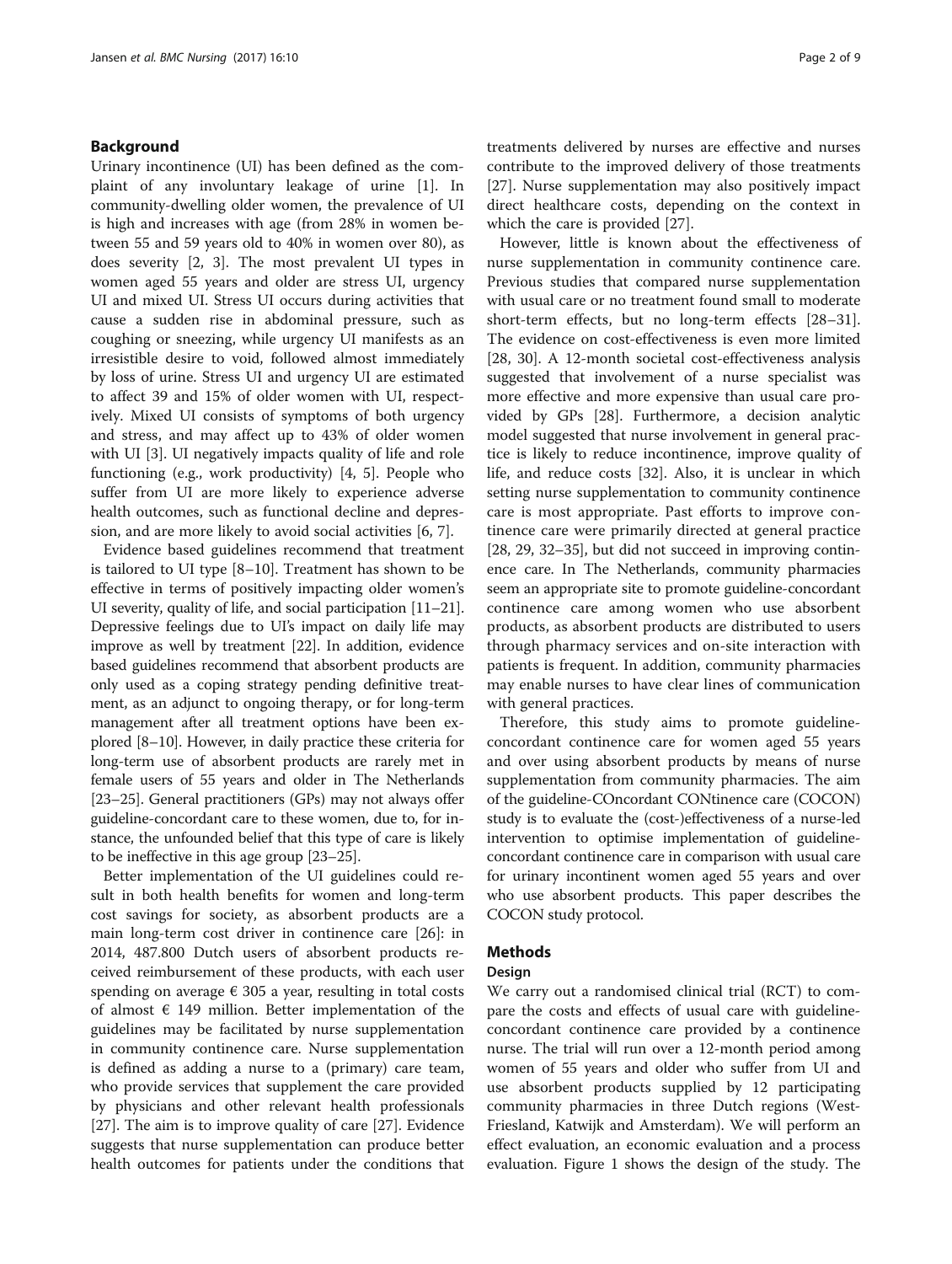<span id="page-2-0"></span>

COCON study was approved by the medical ethics committee of the VU University Medical Center (approval number 2013.389).

## Study population

The study population consists of community-dwelling and urinary incontinent women aged 55 years and over. All women are long-term users ( $\geq$  four months) of absorbent products prescribed by a medical doctor and supplied by a community pharmacy. In addition, all women have sufficient command of the Dutch language to participate in the trial.

## Participant recruitment

Study participants are recruited by means of the following process.

(1)Using the inclusion criteria described above, participating community pharmacies  $(n = 12)$ provide a list of eligible women. Subsequently, pharmacists exclude women they consider not eligible to participate (due to dementia or cognitive impairment; critical or terminal illness/condition;

upcoming transferral to another community pharmacist).

(2)By mail, women considered eligible for trial entry receive an invitation to participate in the study. Within two weeks after receiving the invitation, women receive a telephone call from a research assistant who provides further information and asks women whether they are interested to participate.

Finally, participants provide written informed consent and complete the baseline assessment.

## Randomisation

After obtaining baseline measurements, participants are randomised using an allocation sequence generated by a Random Allocation Software program. The allocation sequence is embedded within the logistic support system built for the COCON study. After baseline measurements, the system issues the group allocation. Stratified block randomisation per community pharmacy is used to ensure an even number of participants in each of the two groups exposed to the same community pharmacist's policy.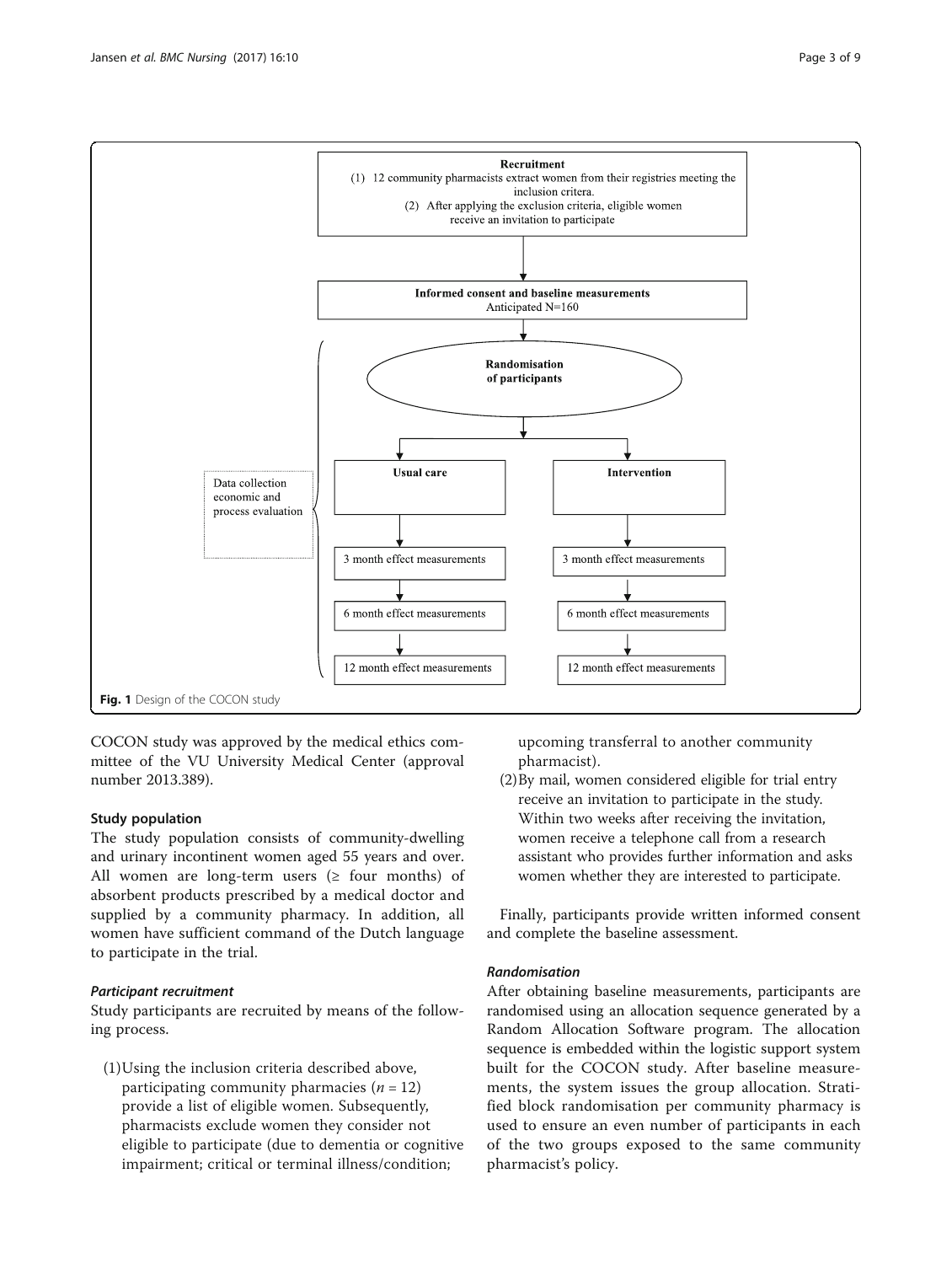## Control group: usual care

Involvement of continence nurses to stimulate guideline concordant care in women who use absorbent products is not part of usual care in The Netherlands. Usual care for UI is based on guidelines [\[8](#page-7-0), [36\]](#page-8-0). However, GPs' adherence to guidelines is generally low [\[25](#page-8-0)]. Absorbent product supply and user advice are provided by community pharmacies. Women need to consult their GP before gaining access to continence services (an exception is physiotherapy, which can be accessed without referral) [[8\]](#page-7-0). Monitoring of a woman's continence status after prescribing absorbent products should be done by the GP [[36\]](#page-8-0), but this is rare. The costs of prescription absorbent products are (partly) reimbursed by health insurance companies. The majority of companies base its reimbursement for absorbent products on a fixed day rate that corresponds to clinical user profiles.

## Intervention group: guideline-concordant continence care provided by a continence nurse

During a one year period, participants receive consultations with a continence nurse (on average two hours per year). Based on the Dutch multidisciplinary guideline on UI in women [[8](#page-7-0)], which is in line with international UI guidelines such as the NICE guideline [\[10\]](#page-7-0), the nurse evaluates and monitors women's situation and provides advices on treatment and referrals. The nurse advises, whereas the GP decides the (strategy for) UI initial or specialized medical treatment.

To facilitate standardised care delivery, the guideline was translated into a protocol by two experienced continence nurses and a nursing researcher. In the protocol, each health professional's set of tasks and responsibilities is delineated: responsibility for a patient's medical treatment rests with the GP, while responsibility for medication safety and absorbent products-related advice rests with the pharmacist. The nurse's task is to advice a woman about appropriate continence care (including GP diagnostics) tailored to the woman's specific situation, to support the woman in achieving care agreed on, to evaluate the effects of care, and to monitor continence status. Based on the protocol, an electronic health record system was developed with the aim to compel and monitor compliance with the protocol.

The initial consultation, which takes place at a woman's community pharmacy or at a women's location of choice, involves assessment and investigation of (factors related to) continence status to tailor recommendations for treatment (including GP diagnostics) to a woman's needs and situation (for details, see Additional file [1:](#page-7-0) Figure S1). Finally, the nurse supports the woman in decision-making on an action plan. Subsequent consultations focus on monitoring continence status and the effects of the action plan agreed on, treatment support, co-ordination of UI care, and evaluation and readjustment of the care agreed on.

There is a minimum of three (at 3, 6, and 12 months of follow-up) and a maximum of six contacts by means of telephone or face-to-face appointments, depending on the woman's status (see Additional file [1](#page-7-0): Figure S1). All consults entail information, education and advice about UI and treatment options. Initially, lifestyle changes and conservative treatment are indicated (e.g., bladder training, pelvic floor muscle training). If these do not work, more invasive treatments can be offered (e.g., surgery). In case of mixed UI, care is directed towards the predominant symptoms (stress or urgency). Bladder diaries are used as an aid in the diagnosis and for the evaluation of treatment [\[8](#page-7-0)]. After each consultation, the nurse reports her findings and recommendations, with the woman's consent, to the woman's GP. The nurse advises on treatment and care, whereas the GP decides the (strategy for) UI initial or specialized medical treatment. Moreover, the nurse informs the pharmacist about the advice given on absorbent products use.

#### Evaluation

Measurements are based on the rationale: guidelineconcordant continence care provided by a continence nurse will lead to increased uptake of guideline-concordant care by women. This improved uptake will lead to shortterm health benefits in terms of severity of UI, quality of life, and subsequently depressive symptoms. Based on previous studies [[28](#page-8-0)–[31\]](#page-8-0), we expect that the maximum benefit will be reached within the first 6 months. In the long term it is expected that the intervention will lead to cost savings due to a decrease in the long-term use of absorbent products. Table [1](#page-4-0) provides an overview of all measurements for the effect and economic evaluation.

We perform a process evaluation alongside the trial, collecting qualitative and quantitative data that will assist in explaining and interpreting the findings on (cost-)effectiveness of the intervention. The process evaluation, guided by principles of the Tailored Implementation for Chronic Diseases (TICD) framework [\[37](#page-8-0)], will provide insight into the implementation of the intervention. Executed work (Table [2\)](#page-4-0) and user experiences (Table [3\)](#page-5-0) are the main outcomes of interest. Nurses are interviewed at the middle and at the end of the project. Pharmacists and general practitioners are interviewed mid and post project.. In addition, patient satisfaction is measured by means of a post-consultation evaluation questionnaire and an item in the questionnaire at 3, 6, and 12 months of follow-up.

## Effect evaluation

Primary patient outcome is severity of urinary incontinence as measured with the International Consultation on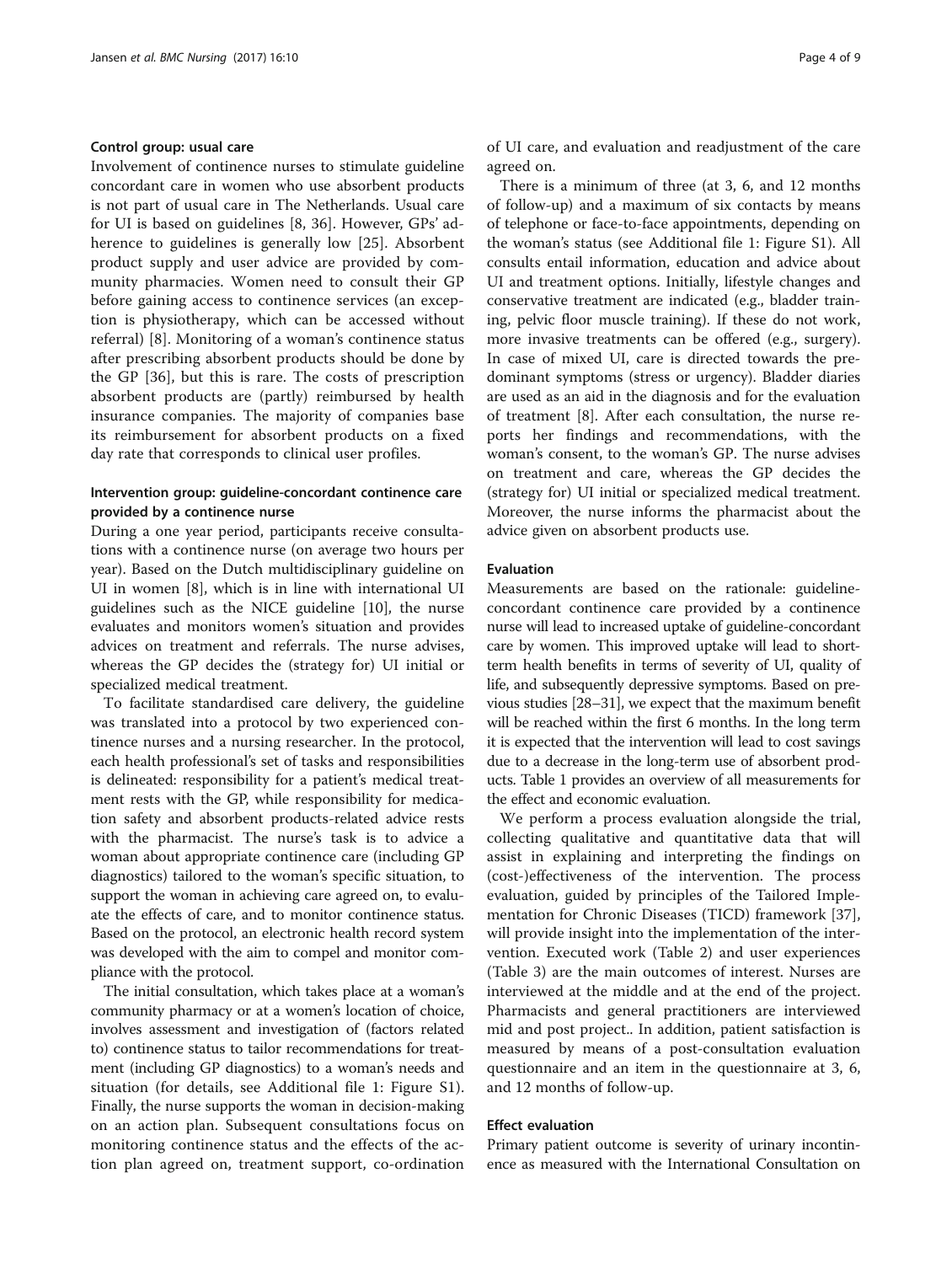<span id="page-4-0"></span>Table 1 Outcomes and measurements of the effect and economic evaluation

| Type of outcome                                                                                   | Study entry                             | <b>Baseline</b> | 3 months | 6 months | 12 months |
|---------------------------------------------------------------------------------------------------|-----------------------------------------|-----------------|----------|----------|-----------|
| Patient characteristics                                                                           | Checking inclusion & exclusion criteria | $\times$        |          |          |           |
| Severity of urinary incontinence (ICIQ-UI SF)                                                     |                                         | X               | X        | $\times$ | $\times$  |
| Health-related quality of life (EQ-5D-5 L)                                                        |                                         | X               | X        | $\times$ | X         |
| Urogenital distress (UDI-6)                                                                       |                                         | X               | X        | $\times$ | X         |
| Improvement of UI (PGI-I)                                                                         |                                         |                 | X        | $\times$ | $\times$  |
| Depressive symptoms (CES-D)                                                                       |                                         | $\times$        | X        | $\times$ | $\times$  |
| use of absorbent products (in accordance<br>with the recommended criteria in quidelines) (yes/no) |                                         | $\times$        | X        | $\times$ | $\times$  |
| Costs (retrospective)                                                                             |                                         |                 |          |          |           |
| questions based on TICP (past period)                                                             |                                         |                 | X        | $\times$ | $\times$  |
| pharmacist data (past 12 months)                                                                  |                                         |                 |          |          | X         |

Incontinence Questionnaire Short Form (ICIQ-UI SF) [[38\]](#page-8-0). The questionnaire has shown good validity, reliability, and responsiveness to change [[38\]](#page-8-0).

Secondary patient outcomes are:

- (1)Health-related quality of life as measured with the five-level version of the EuroQoL (EQ-5D-5L) [[39](#page-8-0), [40](#page-8-0)];
- (2)Urogenital distress as measured with the 6-item Urogenital Distress Inventory (UDI-6) [\[41\]](#page-8-0);
- (3)Improvement of UI (in the past period) as measured with the Patient Global Impression of improvement questionnaire (PGI-I) [\[42](#page-8-0)];
- (4)Depressive symptoms as measured with the Center for Epidemiologic Studies Depression Scale (CES-D) [[43](#page-8-0)].
- (5)Use of absorbent products (yes/no) and use of absorbent products in accordance with the recommended criteria in guidelines (yes/no) which is estimated by questions on whether absorbent products are used as a coping strategy pending definitive treatment, as an adjunct to ongoing therapy, or for long-term management after all treatment options have been explored.

#### Baseline measures

The following patient characteristics are assessed at baseline: age, length and weight (Body Mass Index), parity (number) and type of delivery, UI type, mobility, flatulence and faecal incontinence (yes/no), comorbidity, and treatment history.

#### Sample size calculations

Calculations are based on the expected effects of the intervention on the severity of UI (ICIQ-UI SF), using an equation for a longitudinal design [[44](#page-8-0)]. Assumptions in the calculation were: standard deviation 4.0 [\[29](#page-8-0), [45](#page-8-0)]; correlation coefficient of repeated measurements 0.6, alpha 0.05; power 95%. To detect a clinically relevant difference of 2 points [[45](#page-8-0)] on the ICIQ-UI SF between the two groups, the number of women needed to include is 64 per arm. Anticipating an attrition rate of 20%, 160 women had to be included.

## Analysis

To compare the (course of) outcomes between the two groups, mixed model analysis will be performed based on the intention-to-treat principle. First, the characteristics at baseline will be described and the comparability of the groups at baseline will be checked using chi-square tests

| <b>Table 2</b> Work executed |  |
|------------------------------|--|
|------------------------------|--|

| Work to be executed: Intervention components                                                                                                                                                                                                                                                                                                                                                                                                                                                                                                                                                                                                                                   | Concepts                                                                                                                                                                          | Research questions                                                                                                                                                                                       |
|--------------------------------------------------------------------------------------------------------------------------------------------------------------------------------------------------------------------------------------------------------------------------------------------------------------------------------------------------------------------------------------------------------------------------------------------------------------------------------------------------------------------------------------------------------------------------------------------------------------------------------------------------------------------------------|-----------------------------------------------------------------------------------------------------------------------------------------------------------------------------------|----------------------------------------------------------------------------------------------------------------------------------------------------------------------------------------------------------|
| - preparation: handed over a bladder diary to fill in during<br>three days; asked to take morning urine to the consult<br>- first consultation(s): inventory of questions and needs;<br>urine test; bladder diary check; history taking; advice,<br>education and information on UI and appropriate care<br>options followed by shared decision making on care; referral;<br>- follow-up consults at 3 and 6 months and at the end of the<br>project, additional consults aligned with the type of UI and<br>care agreed on (according to the protocol) to monitor and<br>evaluate continence status and treatment effects.<br>- letter to GP and physiotherapist with advices | Nurses' delivery of activities, type of activities<br>sequence of activities; collaboration with<br>community pharmacists, GPs and other<br>primary continence care professionals | • What proportion of people received<br>the subsequent intervention<br>components?<br>• How often were the intervention<br>components delivered?<br>• How were the intervention<br>components delivered? |
|                                                                                                                                                                                                                                                                                                                                                                                                                                                                                                                                                                                                                                                                                | Nurses' protocol adherence and<br>deviations; decision making on<br>appropriate treatment advice                                                                                  | • What protocol deviations were<br>necessary?<br>• How was decision making reached?<br>• What changes were proposed and<br>accepted in care for participating<br>women?                                  |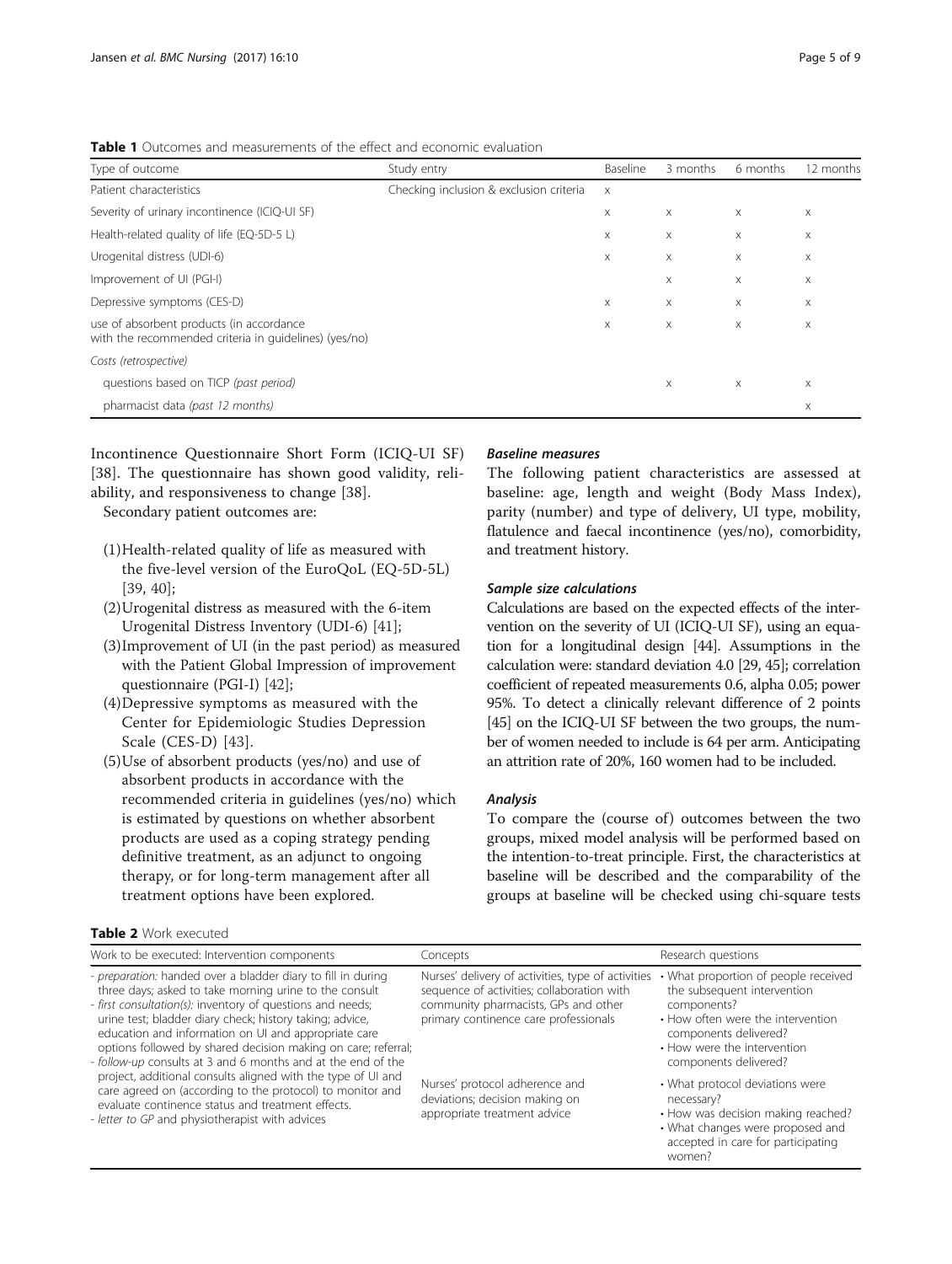<span id="page-5-0"></span>Table 3 User experiences

| Factors                                   | Concepts                                                                                                                                                         | Health professionals' experiences, barriers and<br>facilitators & possible improvements with regard to:                                                                                                                             |
|-------------------------------------------|------------------------------------------------------------------------------------------------------------------------------------------------------------------|-------------------------------------------------------------------------------------------------------------------------------------------------------------------------------------------------------------------------------------|
|                                           | Guideline related factors Feasibility of the recommended guideline and the<br>protocol derived from the guideline                                                | - Guideline<br>- Protocol<br>$-$ EHR<br>- Consults<br>- Collaboration with other continence professionals:<br>Informing the woman's GP after the consult by means of<br>a letter, Advices for referrals, diagnostics and treatments |
|                                           | Compatibility of the protocol: the extent to<br>which the recommended protocol is practical                                                                      | likewise                                                                                                                                                                                                                            |
| Individual health<br>professional factors | Competences (=skills, attitude and knowledge)<br>needed: the extent to which the targeted health<br>professionals have competences they need                     | - Competences needed<br>- Training/educational needs<br>- Learning experiences                                                                                                                                                      |
|                                           | Health professionals' engagements and satisfaction<br>with the intervention                                                                                      | - Involvement & Satisfaction (both rated on a 0-10 scale)                                                                                                                                                                           |
| Patient factors                           | Patient behaviour: patient's response to consults                                                                                                                | - Patient's response to consults, advices<br>- Factors that influence patient's response to nurses' care,<br>e.g., financial issues                                                                                                 |
|                                           | Patient motivation: the targeted healthcare professional's<br>(perceived) ability to motivate patients to adhere                                                 | - Motivating patients to adhere                                                                                                                                                                                                     |
|                                           | Patient preferences: the targeted healthcare professional's<br>(perceived) ability to pay attention to patient preferences                                       | - Paying attention to patient preferences                                                                                                                                                                                           |
| Professional<br>interactions              | Referral processes: processes for communication between<br>the targeted healthcare professionals and targeted patients                                           | - Nurse's interaction with GPs<br>- Nurse's interaction with community pharmacists<br>- Nurse's interaction between GPs and community pharmacists                                                                                   |
| Incentives and<br>resources               | Financial incentives: the extent to which patients, individual<br>health professionals and organisations have financial<br>incentives or disincentives to adhere | - Financial issues that influenced adherence among patients,<br>GPs and community pharmacists                                                                                                                                       |
|                                           | Information system: the extent to which the EHR facilitates<br>or hinders adherence                                                                              | $-$ EHR                                                                                                                                                                                                                             |
| Capacity for<br>organisational change     | Mandate, authority and accountability for making<br>necessary changes                                                                                            | - Mandate for treatment change in participating women.                                                                                                                                                                              |
|                                           | Regulations, rules, policies: the extent to which<br>organisational regulations, rules or policies facilitate or<br>hinder necessary changes.                    | - Regulations, rules and policies.                                                                                                                                                                                                  |
| Social, political and<br>legal factors    | Payer or funder policies: the extent to which payer or funder<br>policies may affect implementation of necessary changes                                         | - Payer or funder policies facilitating or hindering<br>implementation of necessary changes                                                                                                                                         |
|                                           | Legislation: the extent to which legislation may affect<br>implementation of necessary changes                                                                   | - Legislation affecting implementation of necessary changes                                                                                                                                                                         |

EHR Electronic Health Record, GP General Practitioner

and student's t-tests or non-parametric tests. Moreover, potential bias due to differential loss to follow-up will be checked by comparing the baseline characteristics of those with and without loss to the follow-up.

## Blinding

Due to the nature of the intervention it is not possible to blind participants and nurses. However, data-analysts will be blinded during the analytical process. Pharmacists are blinded to their clients' allocation status until it is revealed by the nurse or participants themselves. The research assistant and the interviewers cannot remain blinded (for instance, questionnaires in the intervention group contain questions about satisfaction with the intervention).

## Economic evaluation

The economic evaluation will be performed from a societal perspective. Societal costs will be measured retrospectively using questions based on the TICP [\[46](#page-8-0)] (see Table [1](#page-4-0)). Healthcare costs include the costs of GP care, visits to other primary care providers, ambulatory and inpatient hospital care, medication, absorbent products (prescribed products and over-the-counter products), complementary care, and home care. Patient costs will include informal care costs. Lost productivity costs include absenteeism from paid and unpaid work, and presenteeism. Use of absorbent products will be retrieved from the pharmacy's registration system at the end of the project.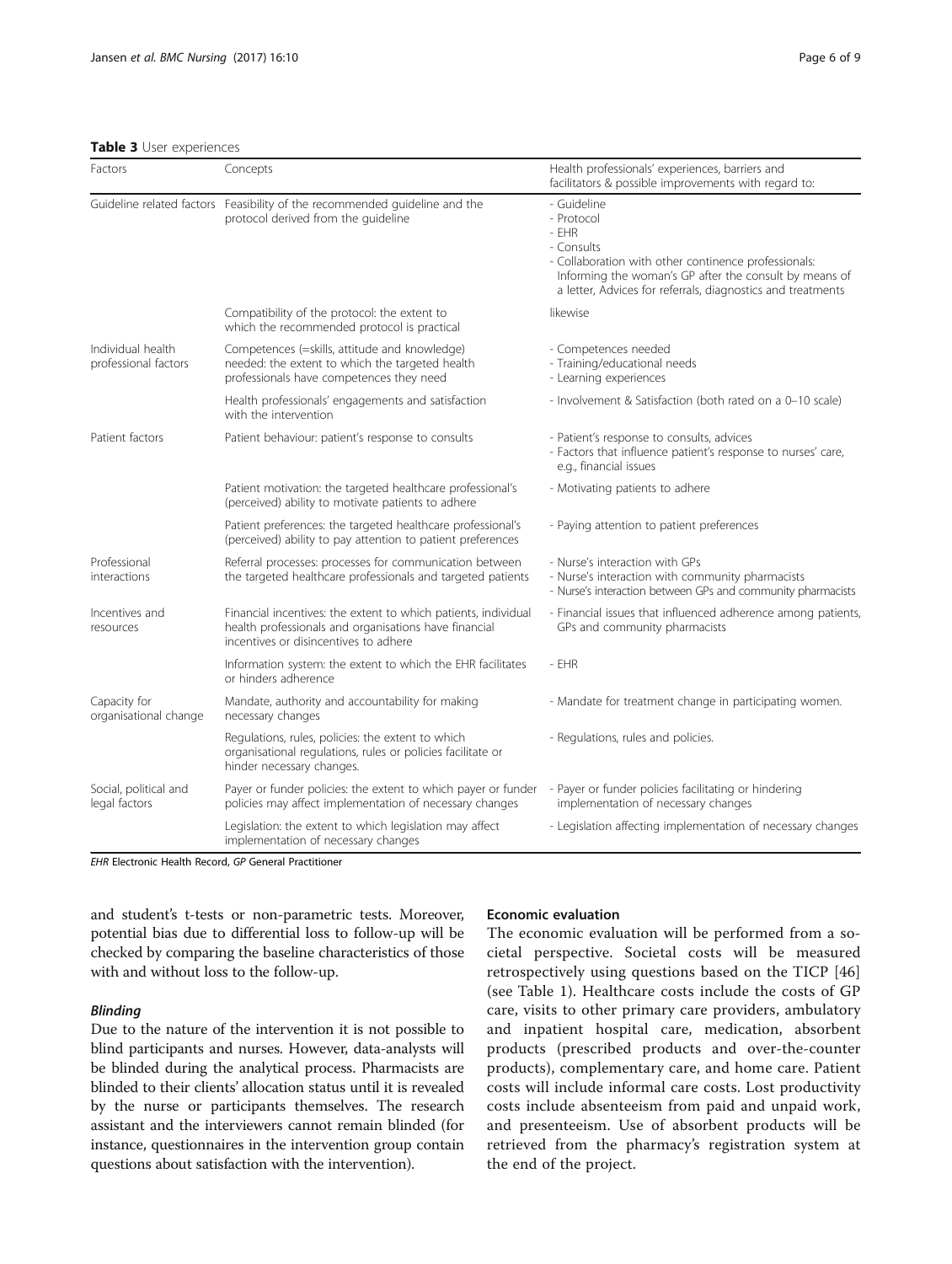The friction cost approach will be used to estimate lost productivity costs [\[47](#page-8-0)]. For the valuation of health care utilisation, standard prices published in the Dutch costing guidelines will be used [\[48\]](#page-8-0). Medication costs will be valued using prices of the Royal Dutch Society for Pharmacy [[49\]](#page-8-0). Costs of the intervention will be estimated using a bottom-up approach.

The analysis will be performed according to the intention-to-treat principle. Missing cost and effect data will be imputed using multiple imputation according to the MICE algorithm developed by Van Buuren [\[50](#page-8-0)]. Incremental cost-effectiveness ratios (ICERs) will be calculated by dividing the difference in the mean total costs between the two groups by the difference in mean effects between the two groups in (1) severity of UI as measured by the ICIQ-UI SF and (2) quality-adjusted life-years (QALYs) based on the Dutch tariff for the fivelevel version of the EuroQol questionnaire [\[39](#page-8-0), [51](#page-8-0)]. Bivariate regression models will be used to estimate cost and effect differences while adjusting for confounding if necessary. Statistical uncertainty will be estimated using bias-corrected accelerated bootstrapping with 5000 replications. Uncertainty surrounding the ICERs will be presented in cost-effectiveness planes and acceptability curves [[52, 53\]](#page-8-0). The policy cost-effectiveness of the intervention will also be estimated using the model developed by Mason et al. [\[54\]](#page-8-0).

#### Reach of the study

We will explore the reach of the study to gain insight into participants' representativeness of the target population and associated generalizibility of the results. After recruitment, we collect data among non-participants on the underlying reasons for not participating in the study, and UI-related characteristics (including the primary outcome) by means of a questionnaire. These UI-related data of refusers will be compared with data of participants.

## **Discussion**

The aim of the COCON study is to evaluate the (cost-) effectiveness of a nurse-led intervention to optimise implementation of guideline-concordant continence care in comparison with usual care for urinary incontinent women aged 55 years and over who use absorbent products.

Results will add to current knowledge of the costeffectiveness of nurse-led primary healthcare to improve guideline-concordant care for women with UI. In addition, the results will provide more insight into care needs and health service utilization of this group of women, as well as into use of absorbent material in accordance with the recommended criteria in guidelines. Finally, results will increase our understanding of the strategy's uptake and could provide useful insights for future dissemination and sustenance.

The COCON study differs from previous studies that aimed to improve guideline implementation among women with urinary incontinence in several aspects. First, this study targets only older women with urinary incontinence who are long term users of absorbent products, whereas previous studies focused on all (older) women with urinary incontinence [\[28](#page-8-0), [31](#page-8-0), [34\]](#page-8-0). A second difference is that this study does not rely on GPs [[28](#page-8-0), [29](#page-8-0), [32](#page-8-0)–[35](#page-8-0)] but is initiated from community pharmacies where women pick up their absorbent products. Third, this study uses a web-based protocol aimed at optimising uniformity of care delivery and facilitating the monitoring of this delivery. Last, this is one of the first studies to investigate cost-effectiveness of guideline-concordant continence care provided by a continence nurse [\[28](#page-8-0), [30](#page-8-0)].

Strengths of this study include alignment of measurements with the rationale; the absence of potential contamination of the usual care group as this group has no access to the intervention; a process evaluation alongside the trial that will support the interpretation of findings on (cost)effectiveness of the intervention, inclusion of data from women's consultations with the continence nurse; and insight into (potentially selective) drop-out and refusal of women to enable understanding of the representativeness of participating women and the associated generalisibility of study results.

There are also some limitations of the study. First, selective participation of women is plausible as not all women will accept the consultations with a continence nurse. However, in this study data are collected to gain insight in (potentially selective) drop-out and refusal of women. This will also help to determine which women can be successfully reached by means of this type of strategy in the future. Second, the use of retrospective self-reports on health service utilization might be less valid compared with administrative data. However, as administrative data is not available (with the exception of absorbent products use), self-reports are a good alternative [[55\]](#page-8-0).

Despite these limitations, study results will increase our understanding of the uptake and (cost-) effectiveness of nurse supplementation in community continence care. Moreover, we expect that better implementation of the UI guidelines in older women using absorbent products during four months or more can result in both health benefits for women and long-term cost savings for society.

## Trial status

The study commenced recruitment in August 2014 and has completed enrolment of participants in March 2015. The study is currently completing follow-up procedures concerning pharmacist record abstraction. Data cleaning and analysis have not begun. We anticipate that results will be available in March 2017. Some elements of the current study protocol depart from the registered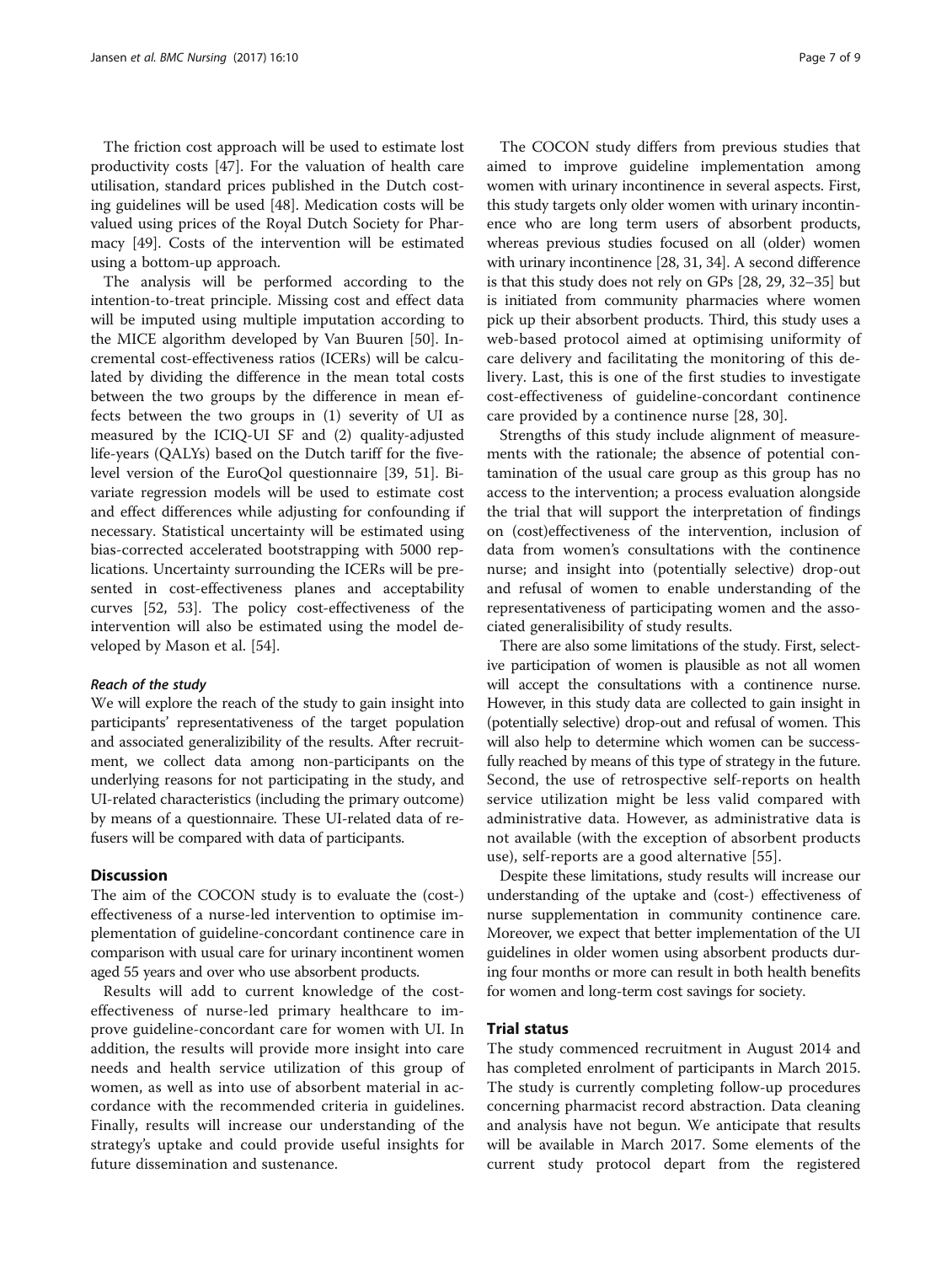<span id="page-7-0"></span>protocol in the Dutch Trial Register (NTR4396): First, we planned a cluster RCT (to overcome potential contamination) and changed this into a randomisation at a patient level as we noticed that there was no risk of contamination at all, and less participants were necessary (160 instead of 252) to execute our study with the same power. Second, initially, we planned to have no exclusion criteria and changed this at request of participating community pharmacists in order to align our study with daily practice. Last, we planned a multifaceted intervention entailing the current intervention and financial incentives for pharmacies contributing to guideline concordant care. We dropped the financial incentives as only the nurse and GP can have impact on uptake of guideline concordant care, not the pharmacists.

## Additional file

[Additional file 1: Figure S1.](dx.doi.org/10.1186/s12912-017-0204-8) Flow chart nurse's intervention. (PDF 92 kb)

#### Abbreviations

EHR: Electronic health record; GP: General practitioner; UI: Urinary incontinence

#### Acknowledgements

We would like to acknowledge all participating community pharmacies, GPs, nurses (Monique Janssen-Krieger and Marja Kluyver), and participants. We are grateful to Farmaceutisch Bureau Amsterdam for collaborating with us.

#### Funding

The COCON-study is funded by The Netherlands Organization for Health Research and Development (ZonMw): Health efficiency Program, grant number 837003004. The involvement of nurses has been funded by Fonds NutsOhra, grant number 1305–231. The funders had no role in study design and in writing the manuscript. They (will) have no role in data collection, analysis and preparation of future manuscripts.

#### Availability of data and materials

The VU University Medical Center acknowledges the interest of sharing datasets after the primary authors have published all their manuscripts based on these data. After all data have been analyzed and the results have been published the Department's Board agrees to share anonymous data.

#### Authors' contributions

AJ (principal investigator) and HV led the application for funding. They designed the study protocol in close collaboration with JB, ML, PV, BB, GN, JD, JH and MM. JB designed the economic evaluation; ML and MM contributed to the design of the process evaluation and fundaments of the implementation strategy; PH and BB contributed especially to the UIrelated parts of the protocol. AJ and MM wrote this protocol manuscript. All authors provided critical commentary to the manuscript and agreed with this final version.

#### Competing interests

The authors declare that they have no competing interests.

#### Consent for publication

Not applicable.

#### Ethics approval and consent to participate

The COCON study was approved by the medical ethics committee of the VU University Medical Center (approval number 2013.389). Participating women are requested to sign their informed consent.

#### Author details

<sup>1</sup> Amsterdam Public Health research institute, VU University Medical Center Amsterdam, The Netherlands. <sup>2</sup>Department of General Practice and Elderly Care Medicine, VU University Medical Center, Amsterdam, The Netherlands. <sup>3</sup>Department of Health Sciences and Amsterdam Public Health research institute, Faculty of Earth and Life Sciences, Vrije Universiteit, Amsterdam, The Netherlands. <sup>4</sup>Maastricht University, Maastricht, The Netherlands; Pelvic care Center Maastricht, Maastricht University Medical Centre, Maastricht, The Netherlands. <sup>5</sup>Department of General Practice, University of Groningen University Medical Center Groningen, Groningen, The Netherlands. 6 Department of Clinical Pharmacology and Pharmacy, VU University Medical Center, Amsterdam, The Netherlands. <sup>7</sup>Zonnehuisgroep Amstelland Amstelveen, The Netherlands. <sup>8</sup>Faculty of Health and Social Studies, HAN University of Applied Sciences, Nijmegen, The Netherlands. <sup>9</sup>Radboud University Medical Center, Radboud Institute for Health Science, IQ healthcare, Nijmegen, The Netherlands. <sup>10</sup>Department of Obstetrics and Gynaecology, University Medical Centre Utrecht, Utrecht, The Netherlands.

#### Received: 30 July 2016 Accepted: 9 February 2017 Published online: 22 February 2017

#### References

- 1. Haylen BT, de Ridder D, Freeman RM, Swift SE, Berghmans B, Lee J, et al. An International Urogynecological Association (IUGA)/International Continence Society (ICS) joint report on the terminology for female pelvic floor dysfunction. Neurourol Urodyn. 2010;29:4–20.
- 2. Ebbesen MH, Hunskaar S, Rortveit G, Hannestad YS. Prevalence, incidence and remission of urinary incontinence in women: longitudinal data from the Norwegian HUNT study (EPINCONT). BMC Urol. 2013;13:27.
- 3. Hannestad YS, Rortveit G, Hunskaar S. Help-seeking and associated factors in female urinary incontinence. The Norwegian EPINCONT Study. Epidemiology of Incontinence in the County of Nord-Trondelag. Scand J Prim Health Care. 2002;20:102–7.
- 4. Ko Y, Lin SJ, Salmon JW, Bron MS. The impact of urinary incontinence on quality of life of the elderly. Am J Manag Care. 2005;11:S103–11.
- 5. Monz B, Pons ME, Hampel C, Hunskaar S, Quail D, Samsioe G, et al. Patientreported impact of urinary incontinence–results from treatment seeking women in 14 European countries. Maturitas. 2005;52 Suppl 2:24–34.
- 6. Dugan E, Cohen SJ, Bland DR, Preisser JS, Davis CC, Suggs PK, et al. The association of depressive symptoms and urinary incontinence among older adults. J Am Geriatr Soc. 2000;48:413–6.
- 7. Farage MA, Miller KW, Berardesca E, Maibach HI. Psychosocial and societal burden of incontinence in the aged population: a review. Arch Gynecol Obstet. 2008;277:285–90.
- 8. KKCZ/ZonMw (The Netherlands Organisation for Health Research and Development). Dutch multidisciplinary guideline on urinary incontinence in women. Utrecht: Programma Kennisbeleid Kwaliteit, The Netherlands Organisation for Health Research and Development; 2011.
- 9. NICE. Urinary incontinence: the management of urinary incontinence in women (CG40). NICE; 2006.<https://www.nice.org.uk/guidance/cg40>.
- 10. NICE. Urinary incontinence in women: management (CG171). NICE; 2013. [https://www.nice.org.uk/guidance/cg171.](https://www.nice.org.uk/guidance/cg171)
- 11. van Kerrebroeck PE, van Voskuilen AC, Heesakkers JP, Nijholt AA, Siegel S, Jonas U, et al. Results of sacral neuromodulation therapy for urinary voiding dysfunction: outcomes of a prospective, worldwide clinical study. J Urol. 2007;178:2029–34.
- 12. Lapitan MC, Cody JD. Open retropubic colposuspension for urinary incontinence in women. Cochrane Database Syst Rev. 2012;6:CD002912.
- 13. Ward K, Hilton P. Prospective multicentre randomised trial of tension-free vaginal tape and colposuspension as primary treatment for stress incontinence. BMJ. 2002;325:67.
- 14. Shamliyan TA, Kane RL, Wyman J, Wilt TJ. Systematic review: randomized, controlled trials of nonsurgical treatments for urinary incontinence in women. Ann Intern Med. 2008;148:459–73.
- 15. Teunissen TA, de Jonge A, Lagro-Janssen AL. Treating urinary incontinence in the elderly–conservative therapies that work: a systematic review. J Fam Pract. 2004;53:25–32.
- 16. Wallace SA, Roe B, Williams K, Palmer M. Bladder training for urinary incontinence in adults. Cochrane Database Syst Rev. 2004:CD001308. doi:[10.](http://dx.doi.org/10.1002/14651858.CD001308.pub2) [1002/14651858.CD001308.pub2](http://dx.doi.org/10.1002/14651858.CD001308.pub2).